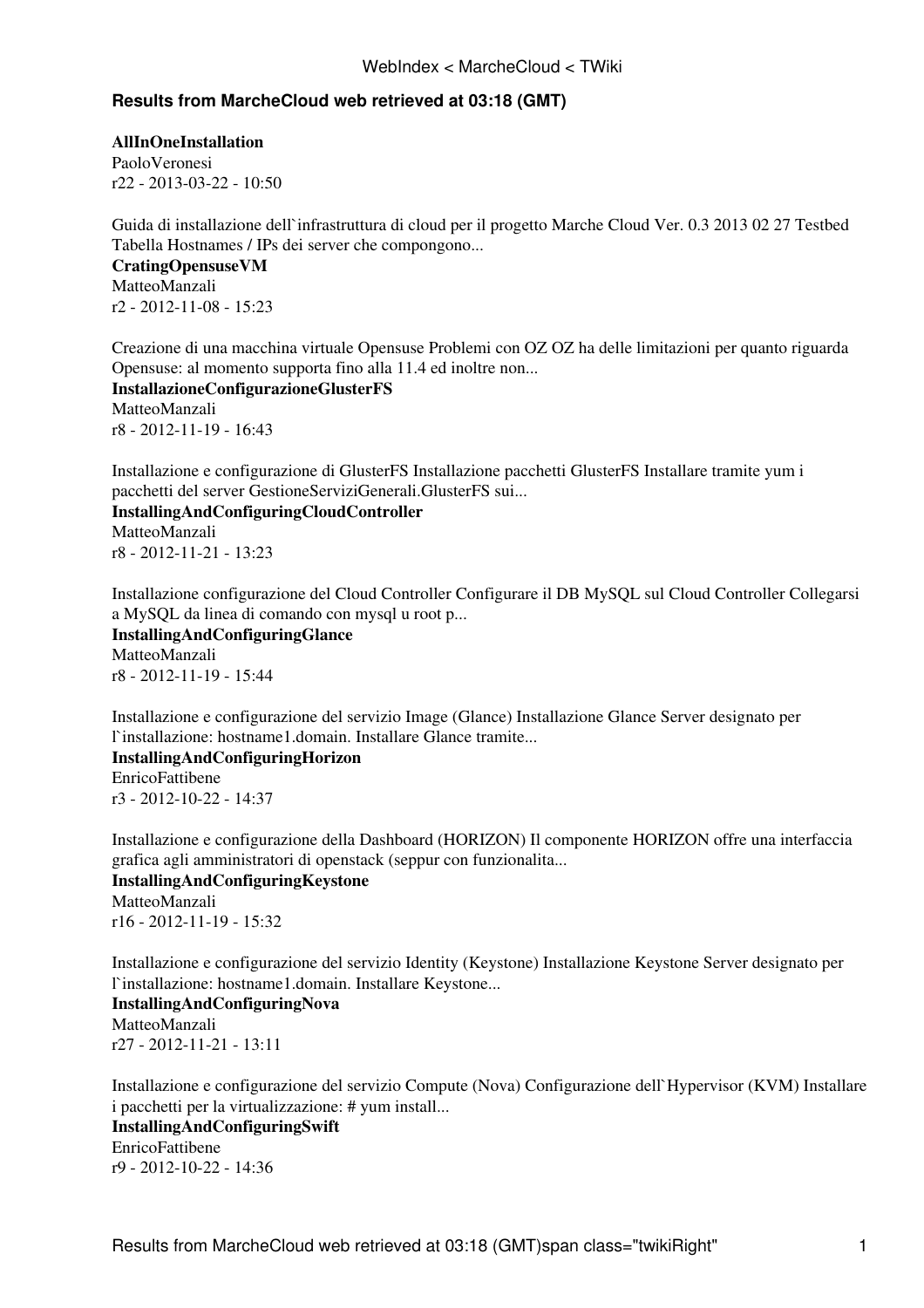#### WebIndex < MarcheCloud < TWiki

Installazione e configurazione del servizio Object Storage (Swift) Installazione e configurazione di Storage node Installare i pacchetti di Storage node...

**[InstallingAndUsingOZ](https://wiki-igi.cnaf.infn.it/twiki/bin/view/MarcheCloud/InstallingAndUsingOZ)** [EnricoFattibene](https://wiki-igi.cnaf.infn.it/twiki/bin/view/Main/EnricoFattibene) r5 - [2012-10-26 - 09:04](https://wiki-igi.cnaf.infn.it/twiki/bin/rdiff/MarcheCloud/InstallingAndUsingOZ) 

Installazione e uso di OZ Installazione di OZ Installare i pacchetti di OZ: # yum install /usr/bin/oz install Creazione immagini Verificare i sistemi...

**[OpenStackUseCases](https://wiki-igi.cnaf.infn.it/twiki/bin/view/MarcheCloud/OpenStackUseCases)** [MatteoManzali](https://wiki-igi.cnaf.infn.it/twiki/bin/view/Main/MatteoManzali) r6 - [2013-02-22 - 14:41](https://wiki-igi.cnaf.infn.it/twiki/bin/rdiff/MarcheCloud/OpenStackUseCases) 

Casi d`uso di OpenStack Gestione di un volumi su VM in modo che agiscano da storage persistente Per fornire alle VM uno spazio dove salvare i dati in maniera persistente...

**[RunningVirtualMachineInstances](https://wiki-igi.cnaf.infn.it/twiki/bin/view/MarcheCloud/RunningVirtualMachineInstances)** [EnricoFattibene](https://wiki-igi.cnaf.infn.it/twiki/bin/view/Main/EnricoFattibene) r6 - [2012-10-22 - 14:35](https://wiki-igi.cnaf.infn.it/twiki/bin/rdiff/MarcheCloud/RunningVirtualMachineInstances) 

Gestione delle istanze virtuali Creazione di un`istanza Per lanciare un`istanza ... **[WebAtom](https://wiki-igi.cnaf.infn.it/twiki/bin/view/MarcheCloud/WebAtom)** [TWikiContributor](https://wiki-igi.cnaf.infn.it/twiki/bin/view/Main/TWikiContributor) NEW - [2006-01-24 - 06:07](https://wiki-igi.cnaf.infn.it/twiki/bin/rdiff/MarcheCloud/WebAtom) 

TWiki`s MarcheCloud web The 1 web of TWiki. TWiki is a Web Based Collaboration Platform for the Enterprise.

**[WebChanges](https://wiki-igi.cnaf.infn.it/twiki/bin/view/MarcheCloud/WebChanges)** [TWikiContributor](https://wiki-igi.cnaf.infn.it/twiki/bin/view/Main/TWikiContributor) NEW - [2006-11-15 - 19:43](https://wiki-igi.cnaf.infn.it/twiki/bin/rdiff/MarcheCloud/WebChanges) 

#### **[WebCreateNewTopic](https://wiki-igi.cnaf.infn.it/twiki/bin/view/MarcheCloud/WebCreateNewTopic)**

[TWikiContributor](https://wiki-igi.cnaf.infn.it/twiki/bin/view/Main/TWikiContributor) NEW - [2005-11-08 - 06:37](https://wiki-igi.cnaf.infn.it/twiki/bin/rdiff/MarcheCloud/WebCreateNewTopic) 

#### **[WebHome](https://wiki-igi.cnaf.infn.it/twiki/bin/view/MarcheCloud/WebHome)**

[MatteoManzali](https://wiki-igi.cnaf.infn.it/twiki/bin/view/Main/MatteoManzali) r5 - [2012-11-08 - 10:01](https://wiki-igi.cnaf.infn.it/twiki/bin/rdiff/MarcheCloud/WebHome) 

Welcome to the 1 web Marche Cloud Testbed HOSTNAME S.O. IP Componente OpenStack openstack 01 CentOS 6.3 x86 64 131.154.100.110 Keystone...

# **WebIndex**

[TWikiContributor](https://wiki-igi.cnaf.infn.it/twiki/bin/view/Main/TWikiContributor) NEW - [2006-11-15 - 19:43](https://wiki-igi.cnaf.infn.it/twiki/bin/rdiff/MarcheCloud/WebIndex) 

**[WebLeftBar](https://wiki-igi.cnaf.infn.it/twiki/bin/view/MarcheCloud/WebLeftBar)** [TWikiContributor](https://wiki-igi.cnaf.infn.it/twiki/bin/view/Main/TWikiContributor) NEW - [2007-05-09 - 21:29](https://wiki-igi.cnaf.infn.it/twiki/bin/rdiff/MarcheCloud/WebLeftBar) 

1 Web Create New Topic Index Search Changes Notifications RSS Feed Statistics Preferences **[WebNotify](https://wiki-igi.cnaf.infn.it/twiki/bin/view/MarcheCloud/WebNotify)** [TWikiContributor](https://wiki-igi.cnaf.infn.it/twiki/bin/view/Main/TWikiContributor) r3 - [2010-12-14 - 02:16](https://wiki-igi.cnaf.infn.it/twiki/bin/rdiff/MarcheCloud/WebNotify) 

Web Notification This is a subscription service to be automatically notified by e mail when topics change in this 1 web. This is a convenient service, so you do...